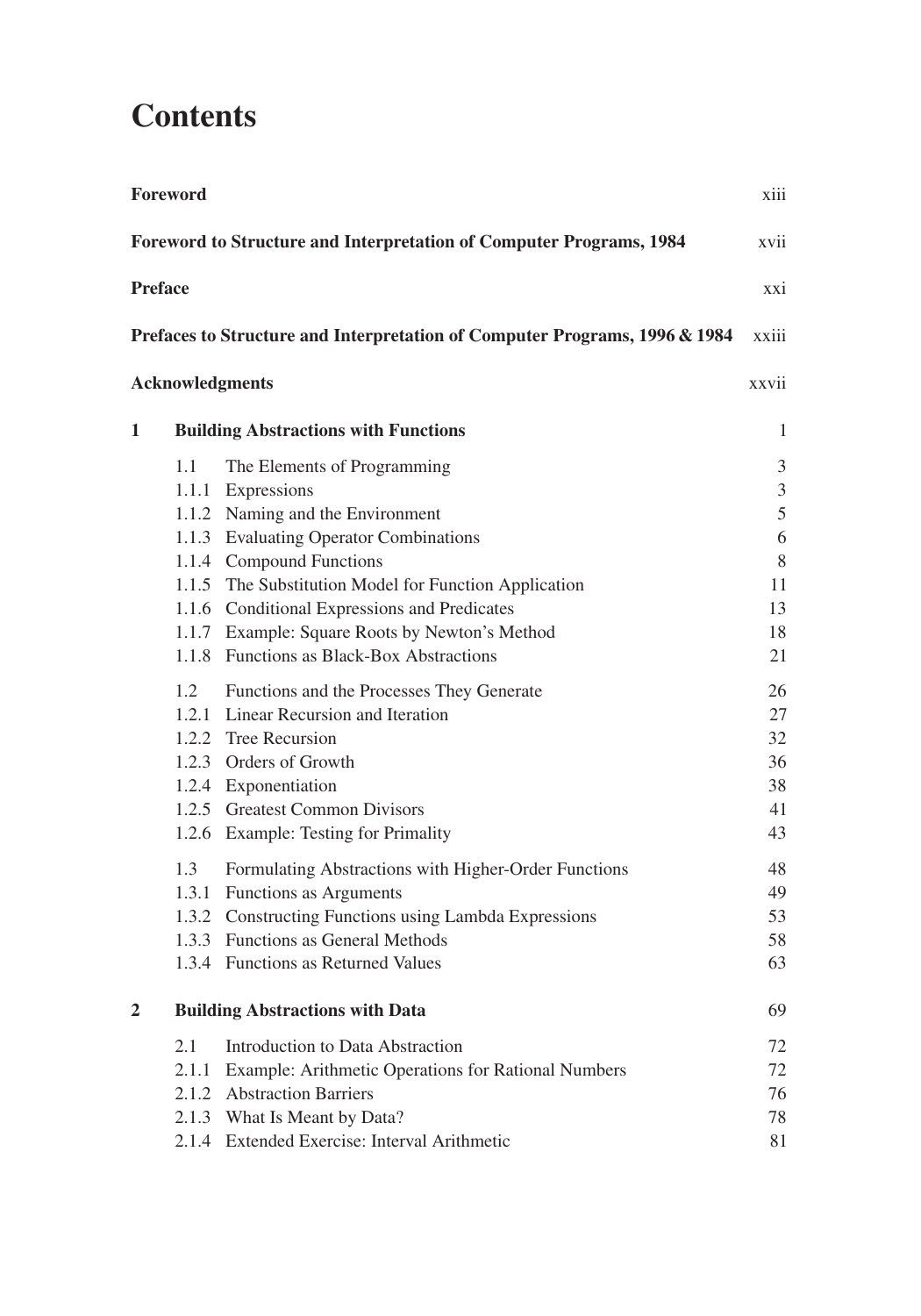|   | 2.2                                     | Hierarchical Data and the Closure Property<br>2.2.1 Representing Sequences<br>2.2.2 Hierarchical Structures<br>2.2.3 Sequences as Conventional Interfaces<br>2.2.4 Example: A Picture Language                         | 84<br>85<br>93<br>98<br>110            |
|---|-----------------------------------------|------------------------------------------------------------------------------------------------------------------------------------------------------------------------------------------------------------------------|----------------------------------------|
|   | 2.3                                     | Symbolic Data<br>2.3.1 Strings<br>2.3.2 Example: Symbolic Differentiation<br>2.3.3 Example: Representing Sets<br>2.3.4 Example: Huffman Encoding Trees                                                                 | 124<br>124<br>126<br>131<br>140        |
|   | 2.4                                     | Multiple Representations for Abstract Data<br>2.4.1 Representations for Complex Numbers<br>2.4.2 Tagged data<br>2.4.3 Data-Directed Programming and Additivity                                                         | 147<br>149<br>152<br>156               |
|   | 2.5                                     | <b>Systems with Generic Operations</b><br>2.5.1 Generic Arithmetic Operations<br>2.5.2 Combining Data of Different Types<br>2.5.3 Example: Symbolic Algebra                                                            | 163<br>164<br>169<br>176               |
| 3 | <b>Modularity, Objects, and State</b>   |                                                                                                                                                                                                                        | 189                                    |
|   | 3.1                                     | Assignment and Local State<br>3.1.1 Local State Variables<br>3.1.2 The Benefits of Introducing Assignment<br>3.1.3 The Costs of Introducing Assignment                                                                 | 190<br>190<br>197<br>200               |
|   | 3.2                                     | The Environment Model of Evaluation<br>3.2.1 The Rules for Evaluation<br>3.2.2 Applying Simple Functions<br>3.2.3 Frames as the Repository of Local State<br>3.2.4 Internal Declarations                               | 206<br>207<br>210<br>213<br>218        |
|   | 3.3<br>3.3.2<br>3.3.4<br>3.3.5          | Modeling with Mutable Data<br>3.3.1 Mutable List Structure<br><b>Representing Queues</b><br>3.3.3 Representing Tables<br>A Simulator for Digital Circuits<br>Propagation of Constraints                                | 222<br>222<br>231<br>235<br>241<br>252 |
|   | 3.4<br>3.4.1<br>3.4.2                   | Concurrency: Time Is of the Essence<br>The Nature of Time in Concurrent Systems<br>Mechanisms for Controlling Concurrency                                                                                              | 263<br>264<br>268                      |
|   | 3.5<br>3.5.1<br>3.5.2<br>3.5.4<br>3.5.5 | <b>Streams</b><br><b>Streams Are Delayed Lists</b><br><b>Infinite Streams</b><br>3.5.3 Exploiting the Stream Paradigm<br>Streams and Delayed Evaluation<br>Modularity of Functional Programs and Modularity of Objects | 280<br>281<br>288<br>295<br>305<br>311 |
|   |                                         |                                                                                                                                                                                                                        |                                        |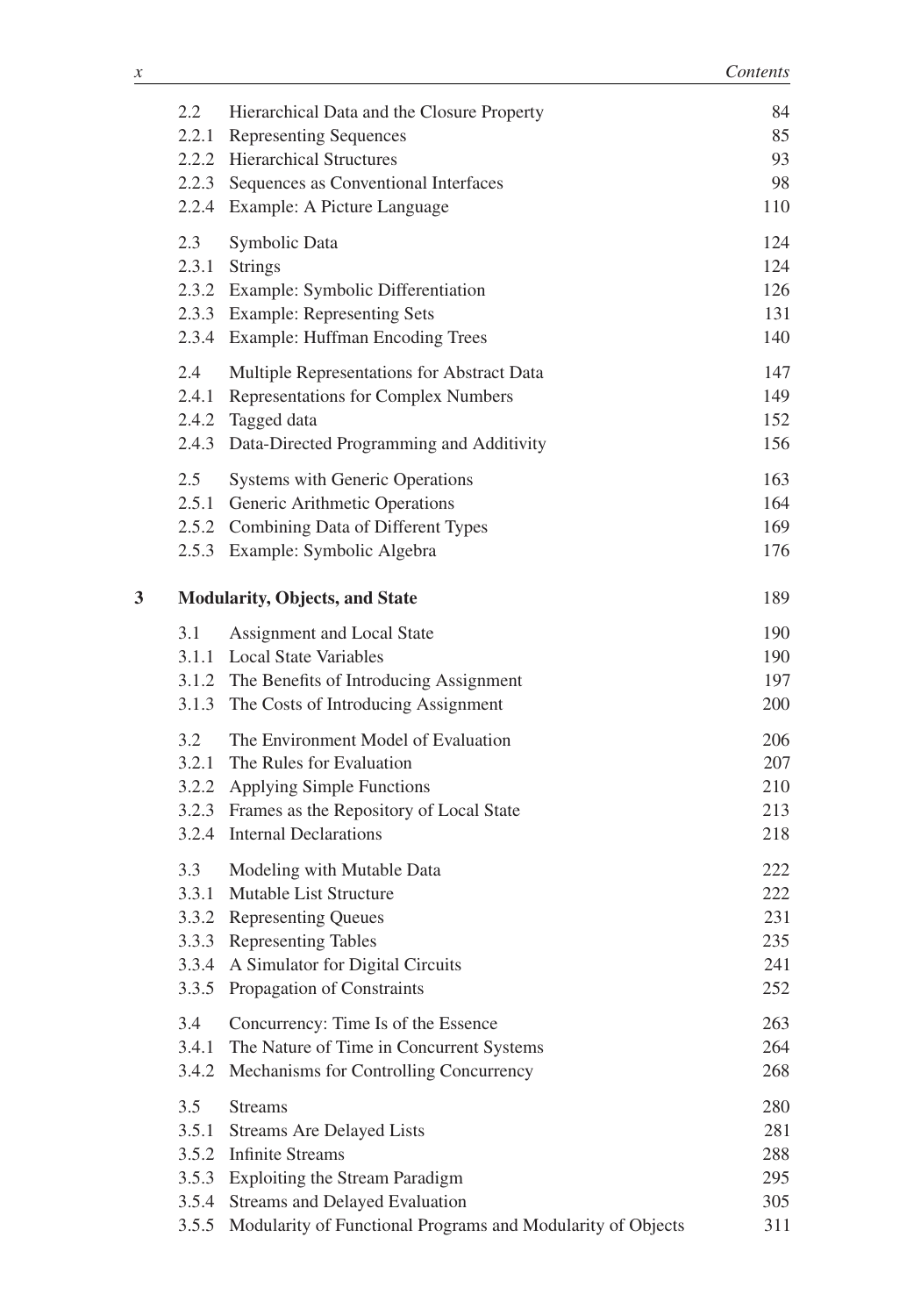| 4 |       | <b>Metalinguistic Abstraction</b>                  | 317 |
|---|-------|----------------------------------------------------|-----|
|   | 4.1   | The Metacircular Evaluator                         | 319 |
|   |       | 4.1.1 The Core of the Evaluator                    | 321 |
|   |       | 4.1.2 Representing Components                      | 328 |
|   |       | 4.1.3 Evaluator Data Structures                    | 339 |
|   |       | 4.1.4 Running the Evaluator as a Program           | 344 |
|   |       | 4.1.5 Data as Programs                             | 348 |
|   |       | 4.1.6 Internal Declarations                        | 351 |
|   |       | 4.1.7 Separating Syntactic Analysis from Execution | 355 |
|   | 4.2   | Lazy Evaluation                                    | 360 |
|   |       | 4.2.1 Normal Order and Applicative Order           | 361 |
|   |       | 4.2.2 An Interpreter with Lazy Evaluation          | 362 |
|   |       | 4.2.3 Streams as Lazy Lists                        | 370 |
|   | 4.3   | Nondeterministic Computing                         | 373 |
|   |       | 4.3.1 Search and amb                               | 374 |
|   |       | 4.3.2 Examples of Nondeterministic Programs        | 378 |
|   |       | 4.3.3 Implementing the amb Evaluator               | 386 |
|   | 4.4   | Logic Programming                                  | 398 |
|   |       | 4.4.1 Deductive Information Retrieval              | 401 |
|   |       | 4.4.2 How the Query System Works                   | 411 |
|   |       | 4.4.3 Is Logic Programming Mathematical Logic?     | 419 |
|   |       | 4.4.4 Implementing the Query System                | 424 |
| 5 |       | <b>Computing with Register Machines</b>            | 449 |
|   | 5.1   | Designing Register Machines                        | 450 |
|   |       | 5.1.1 A Language for Describing Register Machines  | 452 |
|   |       | 5.1.2 Abstraction in Machine Design                | 456 |
|   |       | 5.1.3 Subroutines                                  | 457 |
|   |       | 5.1.4 Using a Stack to Implement Recursion         | 462 |
|   |       | 5.1.5 Instruction Summary                          | 468 |
|   | 5.2   | A Register-Machine Simulator                       | 468 |
|   |       | 5.2.1 The Machine Model                            | 470 |
|   | 5.2.2 | The Assembler                                      | 474 |
|   | 5.2.3 | <b>Instructions and Their Execution Functions</b>  | 477 |
|   | 5.2.4 | Monitoring Machine Performance                     | 484 |
|   | 5.3   | Storage Allocation and Garbage Collection          | 487 |
|   | 5.3.1 | Memory as Vectors                                  | 488 |
|   | 5.3.2 | Maintaining the Illusion of Infinite Memory        | 493 |
|   | 5.4   | The Explicit-Control Evaluator                     | 499 |
|   | 5.4.1 | The Dispatcher and Basic Evaluation                | 500 |
|   |       | 5.4.2 Evaluating Function Applications             | 504 |
|   |       | 5.4.3 Blocks, Assignments, and Declarations        | 512 |
|   | 5.4.4 | Running the Evaluator                              | 513 |